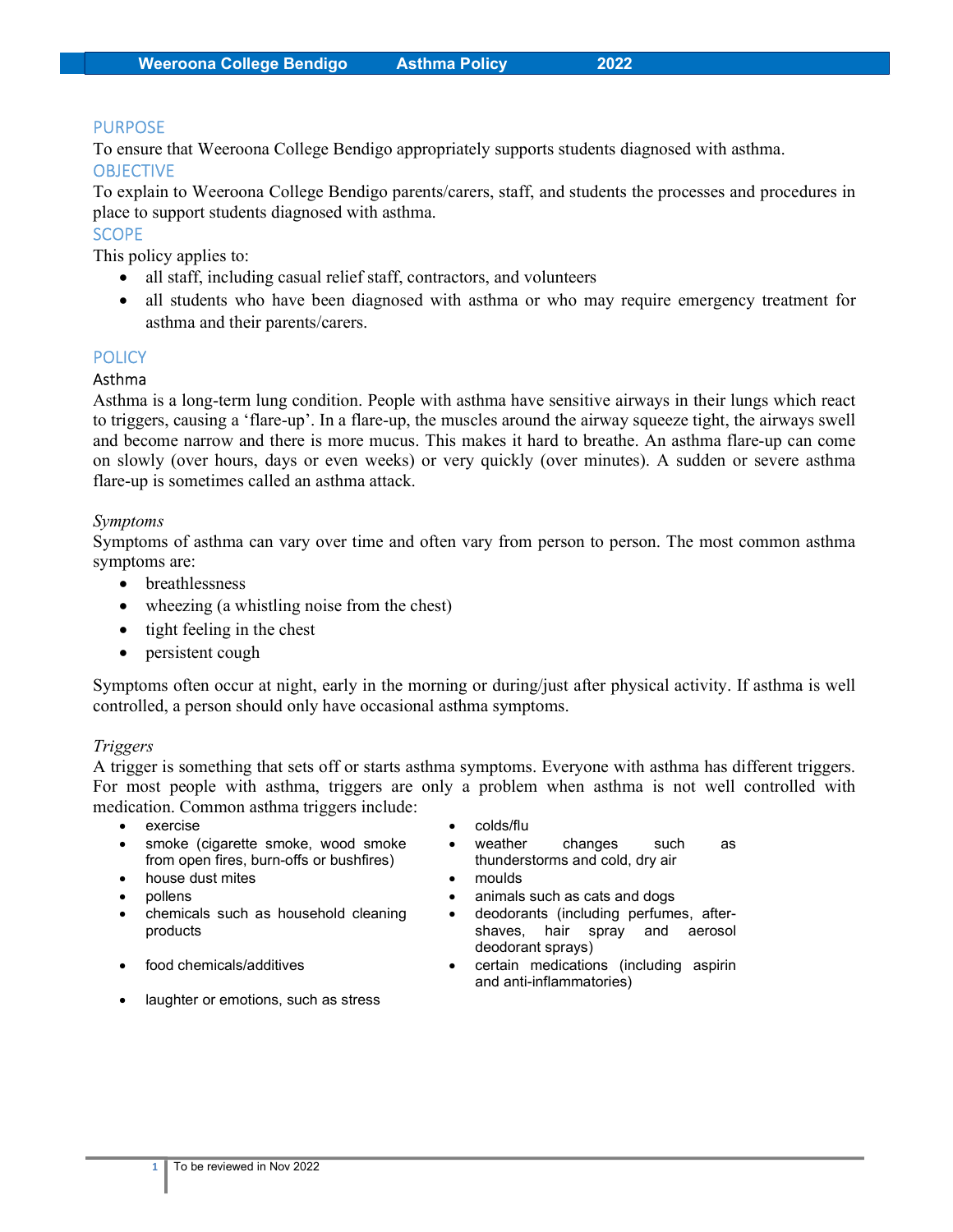#### Asthma management

If a student diagnosed with asthma enrols at Weeroona College Bendigo

- 1. Parents/carers must provide the school with an Asthma Action Plan which has been completed by the student's medical practitioner. The plan must outline:
	- the prescribed medication taken by the student and when it is to be administered, for example as a pre-medication to exercise or on a regular basis
	- emergency contact details
	- the contact details of the student's medical practitioner
	- the student's known triggers
	- the emergency procedures to be taken in the event of an asthma flare-up or attack.
- 2. Parents/carers should also provide a photo of the student to be included as part of the student's Asthma Action Plan.
- 3. Weeroona College Bendigo will keep all Asthma Action Plans:
	- In the First Aid Office
	- In each students Learning Community
- 4. School staff may also work with parents/carers to develop a Student Health Support Plan which will include details on:
	- how the school will provide support for the student
	- identify specific strategies
	- allocate staff to assist the student
- 5. If a student diagnosed with asthma is going to attend a school camp or excursion, Weeroona College Bendigo parents/carers are required to provide any updated medical information.
- 6. If a student's asthma condition or treatment requirements change, parent/carers must notify the school and provide an updated Asthma Action Plan.
- 7. School staff will work with parents/carers to review Asthma Action Plans (and Student Health Support Plans) at the beginning of each school year.

## Student asthma kit

All students diagnosed with asthma are required to have a student asthma kit at school which contains:

- their own prescribed reliever medication labelled with the student's name
- $\bullet$  their spacer (if they use one)

Students will be required to keep their asthma kits with them while at school.

## Asthma emergency response plan

If a student is:

- having an asthma attack
- difficulty breathing for an unknown cause, even if they are not known to have asthma

School staff will endeavour to follow the Asthma First Aid procedures outlined in the table below. School staff may contact Triple Zero "000" at any time.

| <b>Step</b> | Action                                                                                                                                                                                                                                                                                                                                   |
|-------------|------------------------------------------------------------------------------------------------------------------------------------------------------------------------------------------------------------------------------------------------------------------------------------------------------------------------------------------|
| 1.          | Sit the person upright                                                                                                                                                                                                                                                                                                                   |
|             | Be calm and reassuring<br>Do not leave them alone<br>Seek assistance from another staff member or reliable student to locate the<br>$\bullet$<br>student's reliever, the Asthma Emergency Kit and the student's Asthma Action<br>Plan (if available).<br>If the student's action plan is not immediately available, use the Asthma First |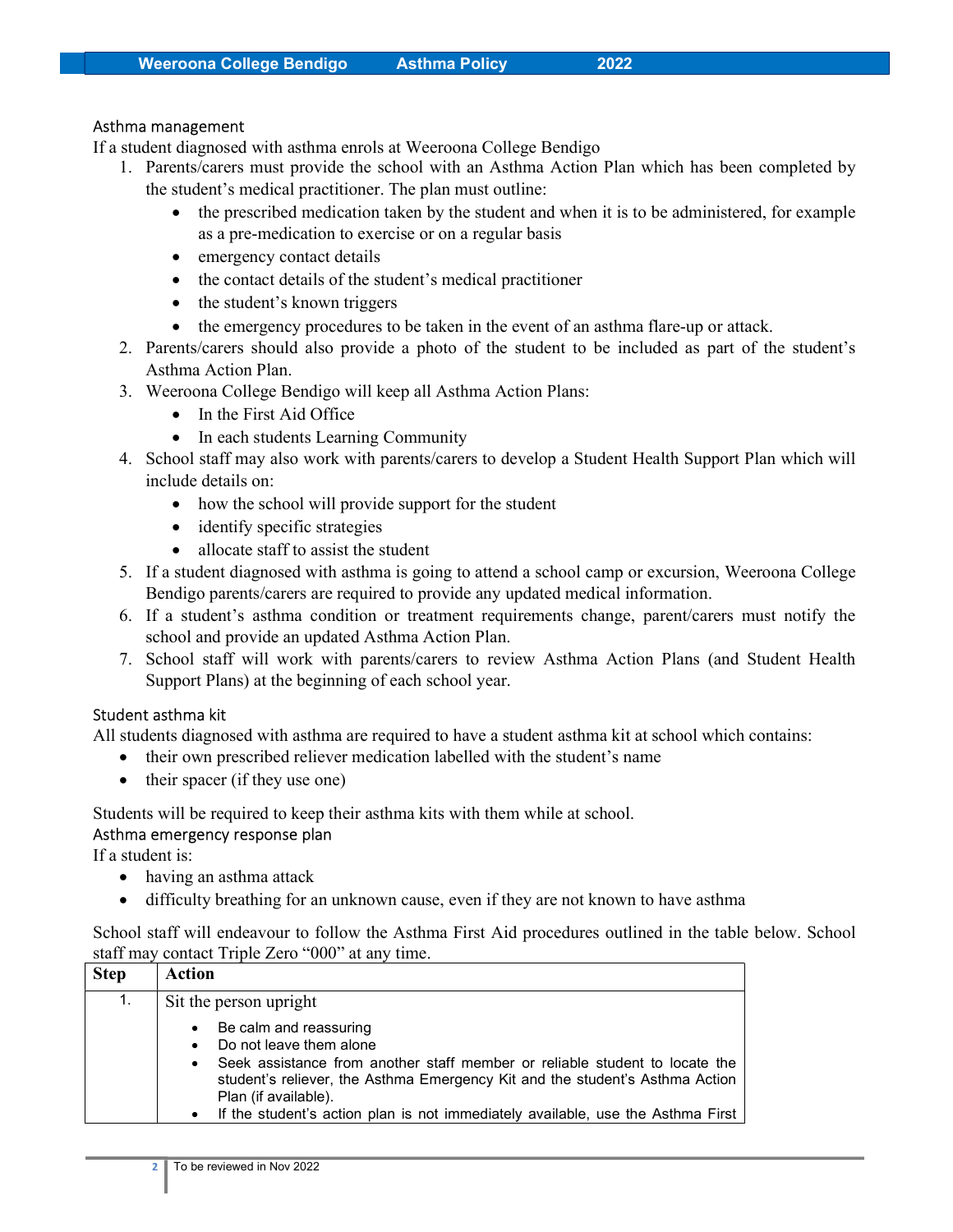|    | Aid as described in Steps 2 to 5.                                                                                                                                                                                                        |
|----|------------------------------------------------------------------------------------------------------------------------------------------------------------------------------------------------------------------------------------------|
| 2. | Give 4 separate puffs of blue or blue/grey reliever puffer:                                                                                                                                                                              |
|    | Shake the puffer<br>$\bullet$<br>Use a spacer if you have one<br>Put 1 puff into the spacer<br>$\bullet$<br>Take 4 breaths from the spacer<br>Remember – Shake, 1 puff, 4 breaths                                                        |
| 3. | Wait 4 minutes                                                                                                                                                                                                                           |
|    | If there is no improvement, give 4 more separate puffs of blue/grey reliever as<br>$\bullet$<br>above<br>(or give 1 more dose of Bricanyl or Symbiocort inhaler)                                                                         |
| 4. | If there is still no improvement call Triple Zero "000" and ask for an ambulance.                                                                                                                                                        |
|    | Tell the operator the student is having an asthma attack<br>Keep giving 4 separate puffs every 4 minutes until emergency assistance<br>arrives<br>(or 1 dose of Bricanyl or Symbicort every 4 minutes $-$ up to 3 doses of<br>Symbicort) |
| 5. | If asthma is relieved after administering Asthma First Aid, stop the treatment and<br>observe the student. Notify the student's emergency contact person and record<br>the incident                                                      |

Staff will call Triple Zero "000" immediately if:

- the person is not breathing
- if the person's asthma suddenly becomes worse or is not improving
- if the person is having an asthma attack and a reliever is not available
- if they are not sure if it is asthma
- if the person is known to have anaphylaxis

## Training for staff

Weeroona College Bendigo will arrange the following asthma management training for staff:

| <b>Staff</b>                            | <b>Completed by</b>                                                                                                                                                                                       | Course                                                                                                                        | Provider                                                            | Cost                   | <b>Valid for</b> |
|-----------------------------------------|-----------------------------------------------------------------------------------------------------------------------------------------------------------------------------------------------------------|-------------------------------------------------------------------------------------------------------------------------------|---------------------------------------------------------------------|------------------------|------------------|
| Group<br>Genera<br>I Staff              | staff with a<br>School<br>teaching<br>direct<br>role<br>with students affected<br>by asthma or other<br>school staff directed by<br>principal<br>after<br>the<br>risk  <br>conducting<br>a<br>assessment. | Asthma first aid<br>management for<br>education staff<br>(non-accredited)<br>One hour face-<br>to-face or online<br>training. | Asthma<br>Australia                                                 | Free to all<br>schools | 3 years          |
| Group<br>2<br><b>Specifi</b><br>c Staff | Staff working with high<br>risk children with a<br>history of severe<br>asthma, or with direct<br>student wellbeing<br>responsibility,<br>(including nurses,                                              | Course in<br>Asthma<br>Awareness<br>10760NAT<br><b>OR</b>                                                                     | that<br>Any RTO<br>has this course<br>in their scope of<br>practice | Paid by WCB            | 3 years          |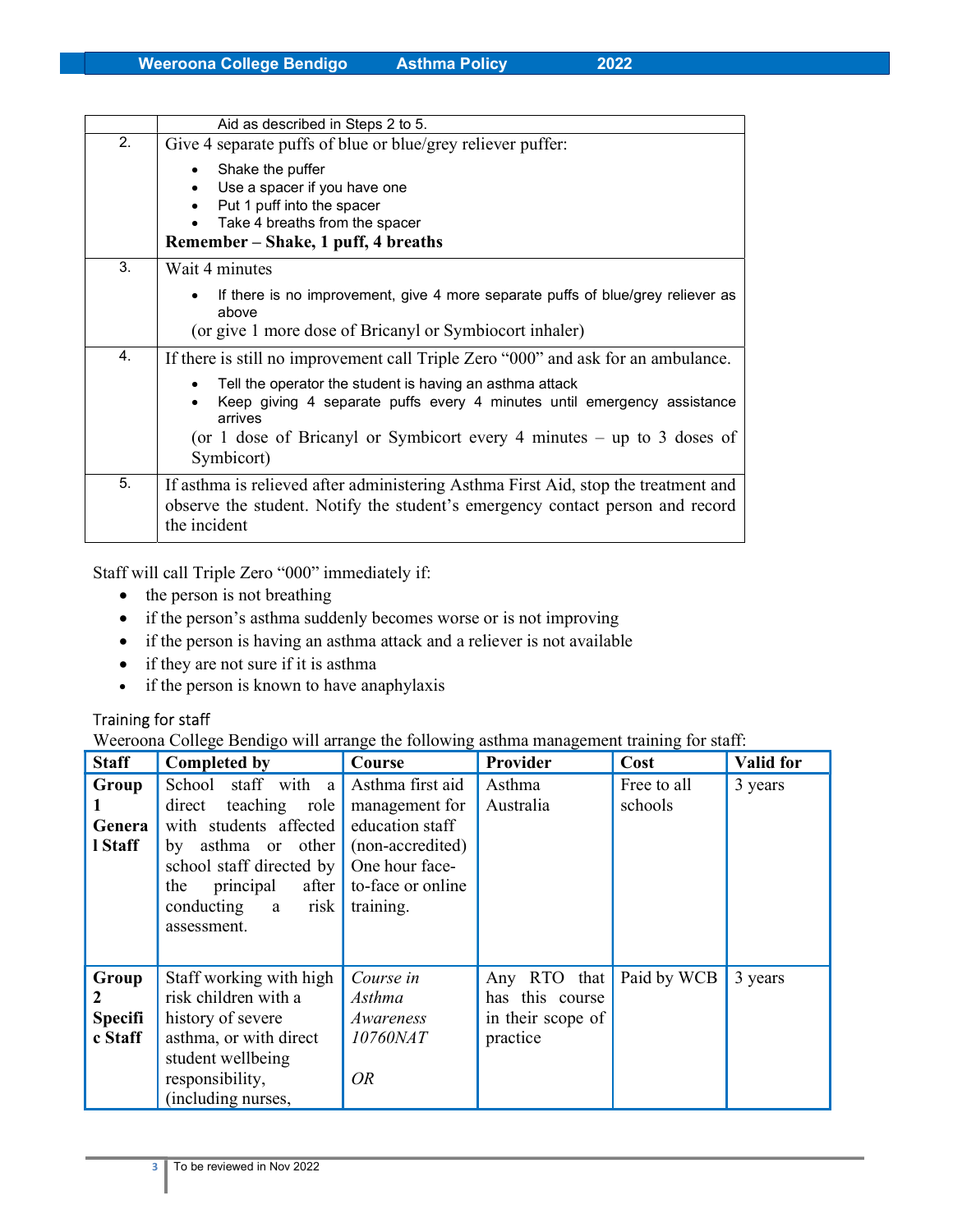Weeroona College Bendigo Asthma Policy 2022

| and<br><i>Emergencies in</i><br>the Workplace<br>22556VIC |
|-----------------------------------------------------------|
|-----------------------------------------------------------|

Weeroona College Bendigo will also conduct an annual briefing for staff on the procedures outlined in this policy.

- The procedures outline in this policy
- the causes, symptoms and treatment of asthma
- identities of the students diagnosed with asthma
- how to use a puffer and spacer
- the location of:
	- o the Asthma Emergency Kits
	- o asthma medication which has been provided by parents for student use.

Weeroona College Bendigo will also provide this policy to casual relief staff and volunteers who will be working with students, and may also provide a briefing if the principal decides it is necessary depending on the nature of the work being performed.

## Asthma Emergency Kit

Weeroona College Bendigo will provide and maintain at least two Asthma Emergency Kits. One kit will be kept on school premises at the first aid office and one will be a mobile kit for activities such as:

- yard duty
- camps and excursions.

Weeroona College Bendigo also has kits located within each Learning Community.

The Asthma Emergency Kit will contain:

- at least 1 blue or blue/grey reliever medication such as Airomir, Admol or Ventolin
- at least 2 spacer devices (for single person use only) to assist with effective inhalation of the blue or blue/grey reliever medication (Weeroona College Bendigo will ensure spare spacers are available as replacements). Spacers will be stored in a dust proof container.
- clear written instructions on Asthma First Aid, including:
	- o how to use the medication and spacer devices
	- o steps to be taken in treating an asthma attack
- A record sheet/log for recording the details of an asthma first aid incident, such as the number of puffs administered.

The First Aid Officer will monitor and maintain the Asthma Emergency Kits. They will:

- ensure all contents are maintained and replaced where necessary
- regularly check the expiry date on the canisters of the blue or blue/grey reliever puffers and place them if they have expired or a low on doses
- replace spacers in the Kits after each use (spacers are single-person use only)
- dispose of any previously used spaces.